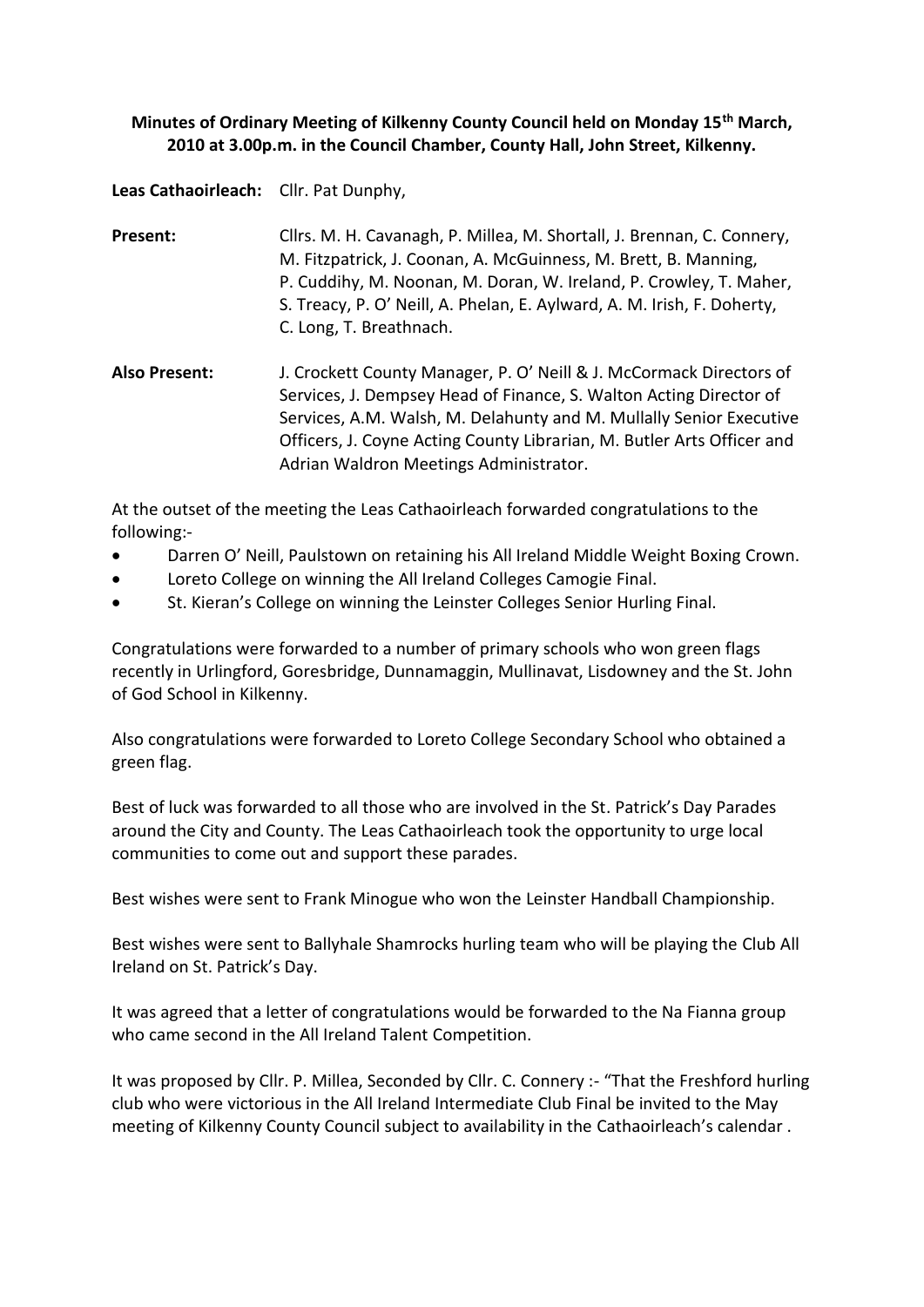### **Votes of Sympathy:-**

- Bridie Barron, Closgregg, Thomastown, Co. Kilkenny on the death of her husband John Barron.
- Eileen Byrne, Fiddown, Piltown, Co. Kilkenny on the death of Leo Doherty.
- Mary Butler, C/o Lanigans, Rose Inn Street, Kilkenny on the death of Andy Henderson.
- Liam & Anne Phelan, Deans Court, Waterford Road, Kilkenny on the death of Liam Anthony Phelan.

## **1. Confirmation of Minutes - Dearbhú Miontuairiscí:**

- **(a)** Minutes of Ordinary Meeting of Kilkenny County Council held on 15th February, 2010. Proposed by Cllr. T. Maher, Seconded by Cllr. F. Doherty and resolved:- "That the minutes of Ordinary Meeting of Kilkenny County Council held on 15<sup>th</sup> February, 2010 copy of which had been circulated with the agenda be and are hereby approved"
- **(b)** Minutes of Special Meeting of Forward Planning & Development Strategic Policy Committee Meeting held on 8th February, 2010. Proposed by Cllr. J. Brennan, Seconded by Cllr. A. Phelan and resolved:- "That the minutes of Special Meeting of Forward Planning & Development Strategic Policy Committee copy of which had been circulated with the agenda be and are hereby approved"
- **(c)** Minutes of SPC 5 Arts, Culture, Heritage, Tourism and Education Meeting held on 11<sup>th</sup> February, 2010. Proposed by Cllr. J. Brennan, Seconded by Cllr. A. Phelan and resolved:- "That the minutes of SPC 5 Arts, Culture, Heritage, Tourism and Education Meeting held on 11<sup>th</sup> February, 2010 copy of which had been circulated with the agenda be and are hereby approved"
- **(d)** Minutes of Thomastown Electoral Area Meeting held on 24th February, 2010. Proposed by Cllr. S. Treacy, Seconded by Cllr. A. Phelan and resolved:- "That the minutes of Thomastown Electoral Area meeting held on  $24<sup>th</sup>$ February, 2010 copy of which had been circulated with the agenda be and are hereby approved".

# **2. Business prescribed by Statute, Standing Orders or Resolutions of the Council.** - **Gnó forordaithe do réir Reachtaíochta, Orduithe Seasta, nó Rúin an Chomhairle.**

## **Housing & Other Disposal - Tithíocht & Díuscairt Eile**

## **(a) Housing Disposal – Tithíocht Díuscairt**

**(i)** Proposed by Cllr. M. Doran, Seconded by Cllr. P. Crowley and resolved:- "That Kilkenny County Council hereby approves of the disposal of its interest in property at Kells Village, Co. Kilkenny to Carmel Reid in accordance with the terms of the Housing Acts 1966 to 2002"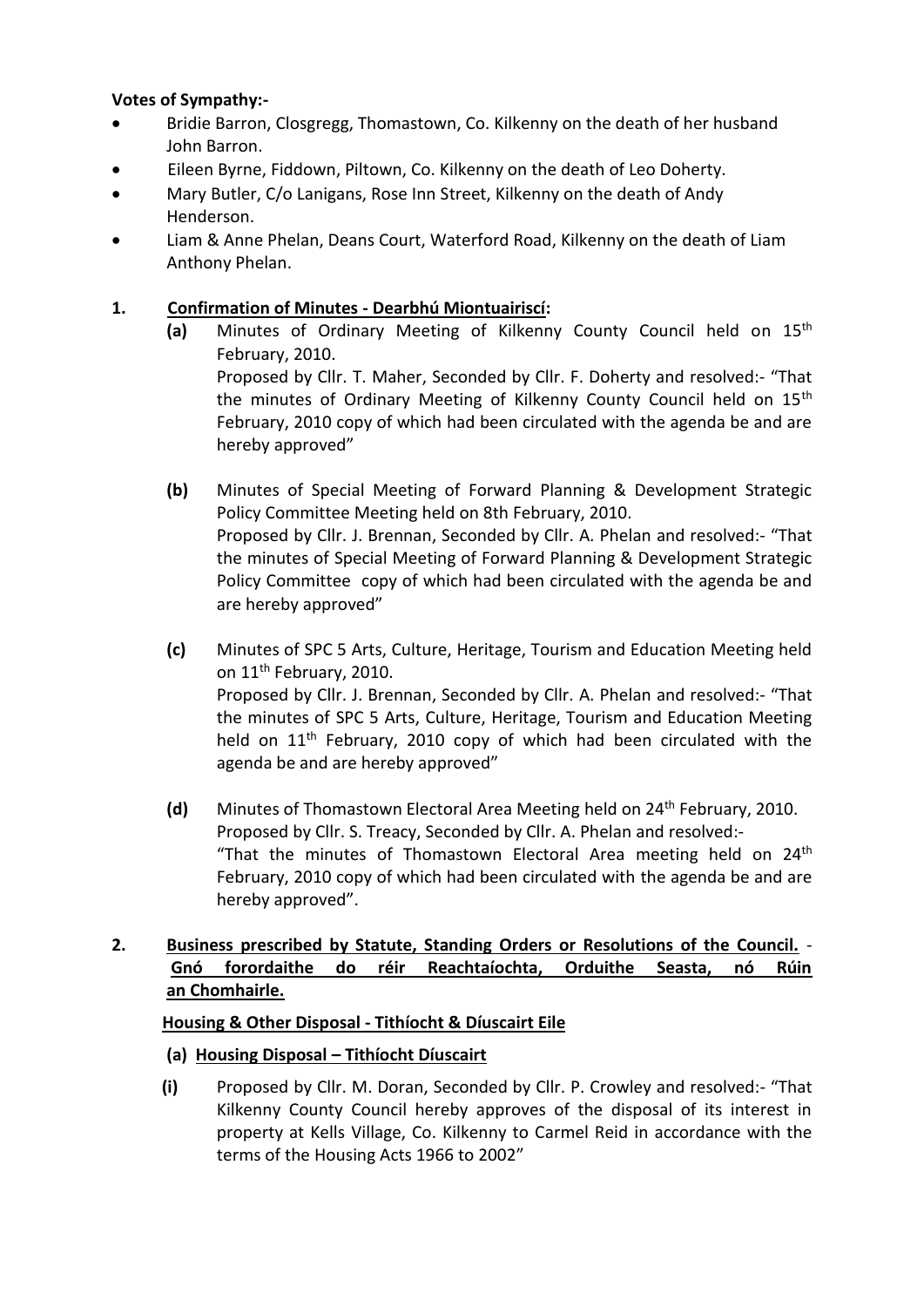#### **(b) Economic Development Policy Update**

The County Manager Joe Crockett introduced this item. He indicated that the presentation which followed is one step of a process which had been initiated by the members and followed up at different meetings over the past year and with the County Development Board. He informed the meeting that this presentation would outline Kilkenny County Council's draft Economic Development Policy. He further stated that within 4 to 6 weeks he would be reverting to members to launch this policy and initiate a PR strategy and marketing campaign.

The presentation was made by John Dempsey Head of Finance.

He outlined the aims of the strategy as

- Setting out Kilkenny County Council's Economic Policy objectives
	- To position and promote Kilkenny as one of Ireland's most competitive business locations
	- To foster and support a knowledge based innovation and development environment.

- The presentation reflected the report and commenced with:-

- The background focussing on the following
	- Irish economic competitiveness.
	- The regional competitiveness file
	- Government policy (SMART) Economy
- The next part of the presentation focused on Kilkenny's Industry and business profile
- The core of the presentation focused on the economic policies strategic directions under the following headings:-
	- Competitiveness agenda
	- Targeting various strategic development zones
	- Targeting development sectors
	- Third and fourth level education and research development
	- The setting up of a county council business support unit
	- Regional economic development
	- Promotion and fostering of international linkages
	- Delivery of infrastructure under the headings of transport, water services and Belview broadband.
	- The update on the marketing plan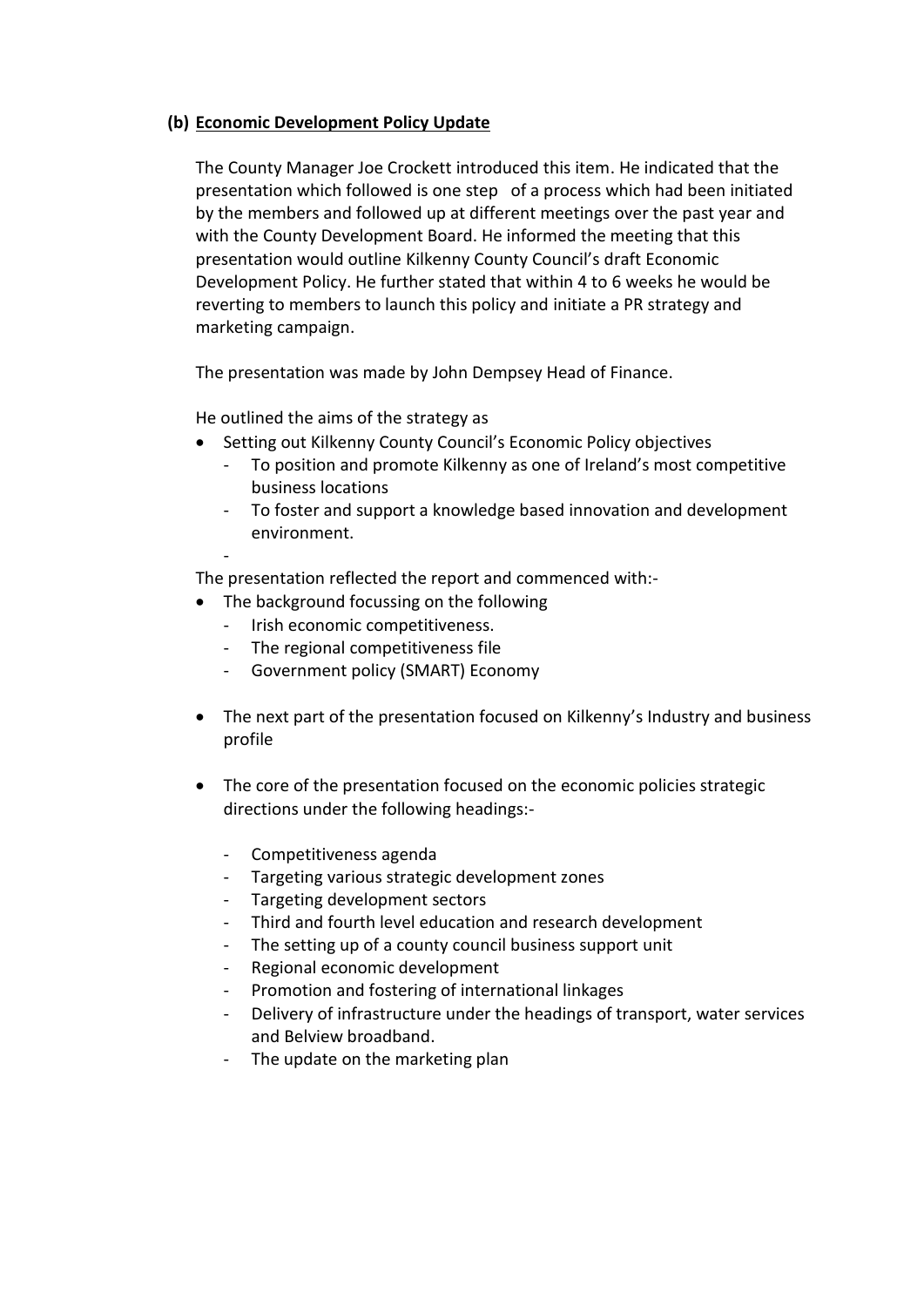The presentation went on to state;

- The objective is to promote and develop awareness of Kilkenny as a competitive business location – Three Sixty appointed to help prepare marketing plan.
- Work has started and is to be finalised within the next 2 months.
- Key stakeholder involvement was emphasised with consultation underway with the IDA, Enterprise Ireland, Failte Ireland the County Development Board, the County Enterprise Board, Kilkenny Leader Partnership, Kilkenny Chamber of Commerce, prominent local businesses, and other state agencies.

Following this presentation there was a debate to which a number of members contributed which focused on:-

- The need to extend broadband.
- Focusing on developing links with Third level institutions
- Setting up business support
- Fostering cooperation between the counties in the south East
- How best to coordinate the various agencies

All contributing to the debate welcomed the initiative.

The County Manager thanked all members for their contributions and noted that he would take on board their comments and suggestions in finalising the policy. A copy of the presentation is to be forwarded to all members.

Contributions: Cllrs. T. Maher, C. Long, A. Phelan, M. Noonan, M. H. Cavanagh, T. Breathnach, E. Aylward, C. Connery, J. Brennan, B. Manning, M. Shortall, M. Doran, P. Millea, A. McGuinness.

#### **(c) Community & Enterprise - Pobal agus Fiontar**

#### **(iii)Age Friendly County Initiative**

At this juncture it was agreed to take item C (iii) which was a presentation from Patricia Goan setting out a proposal for a Kilkenny Age Friendly County Programme. In the course of this detailed presentation she informed members that the Age Friendly County Strategy was to be launched on the 26<sup>th</sup> of March. It was agreed that attendance at this launch would be included under item 8 of the agenda which sets out the conferences for approval.

# **(i) Five Year County Library Development Plan – Deferred from January.**

(Report already circulated)

This presentation was made by Josephine Coyne Acting County Librarian. The presentation summarised to members the public statement on how Kilkenny County Public Library Service intends on delivering their service over the next 5 years. This is a statutory requirement under Section 78 of the Local Government Act, 2001.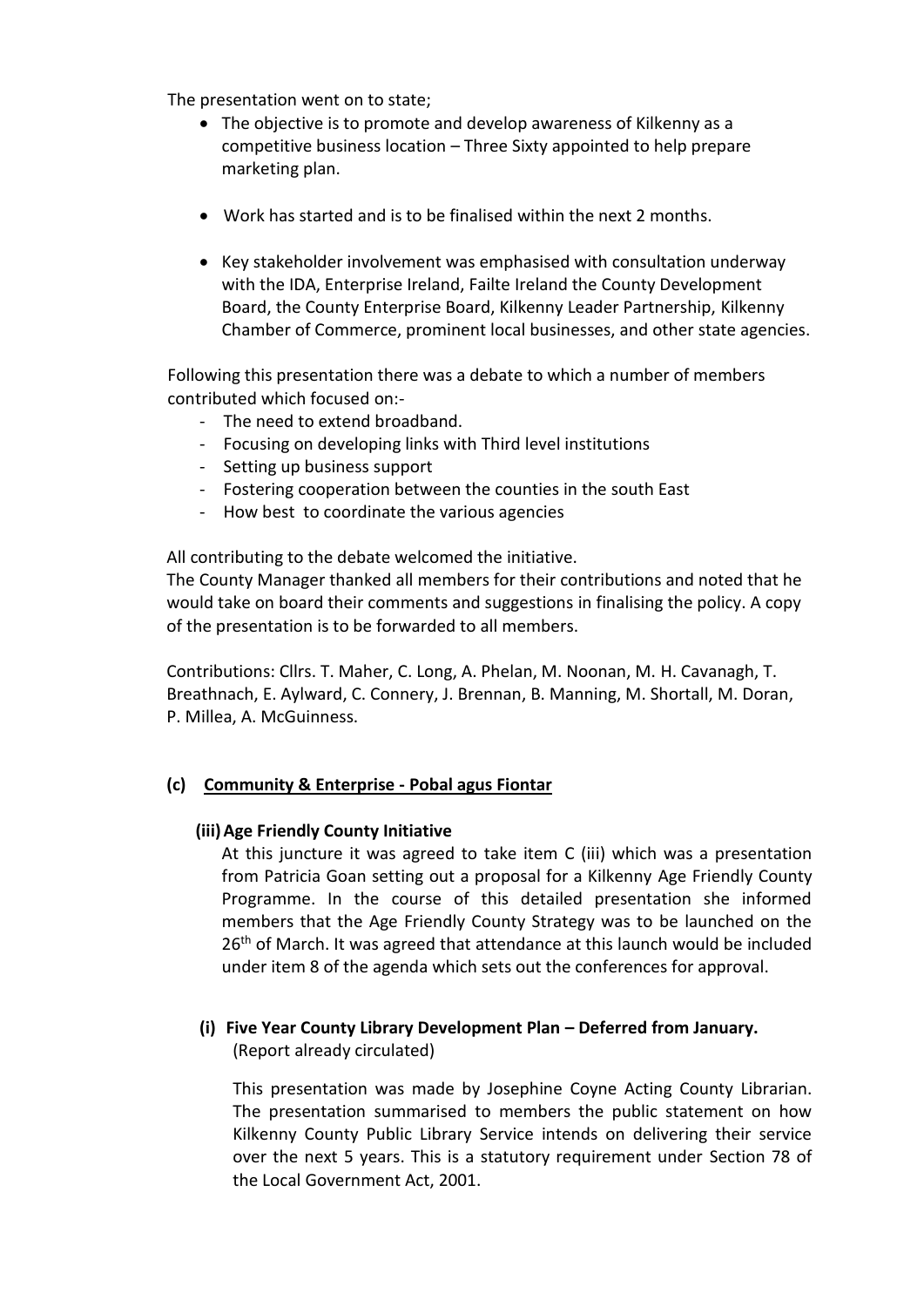The presentation and plan was based on consultation with a broad range of stakeholders. The presentation outlined the following information:-

- Breakdown of current members
- Details of service points
- Details of usage for the period January December 2009
- The Mission Statement of Kilkenny County Council library service
- Achievements in 2009
- Details of various joint projects and partnerships
- The challenges facing the library service
- Library collection
- An outline of the 2010 Programme
- A summary of the service

- Following completion of this presentation, the Leas Cathaoirleach thanked Josephine Coyne for the contents of same and all members contributing complimented the library on the work which they have done over the past few years and continue to do.

There were a number of questions arising from the presentation to which the acting County Librarian replied. Members who contributed expressed concern at the low level of book fund compared to other local authorities following cut backs in the 2010 Budget for Kilkenny County Council. It was agreed that a further presentation would be made before the estimates process commenced. It was proposed by Cllr. J. Coonan and seconded by Cllr. P. Cuddihy and agreed: - "That the Cathaoirleach and Mayor would initiate a Friends of the Library fund to see if some private funding could be donated to the library service".

Contributions Cllrs. P. Cuddihy, J. Coonan, C. Long, J. Brennan, M. Shortall, A. Phelan, T. Breathnach, M. Noonan, M. H Cavanagh, A.M. Irish, E. Aylward, B. Manning.

**(ii)** It was agreed that item 2c (ii) would be considered at this stage

It was proposed by Cllr. C. Connery, seconded by Cllr. M. H. Cavanagh and resolved: - "That subject to funding being available Kilkenny County Council will consider and if thought fit initiate the procurement of design for a new County Library and Headquarters and additional Council Offices if required at the former meubles site, County Hall, John Street, Kilkenny.

#### **(iv) Report from the Arts Office**

This item was deferred to the April meeting.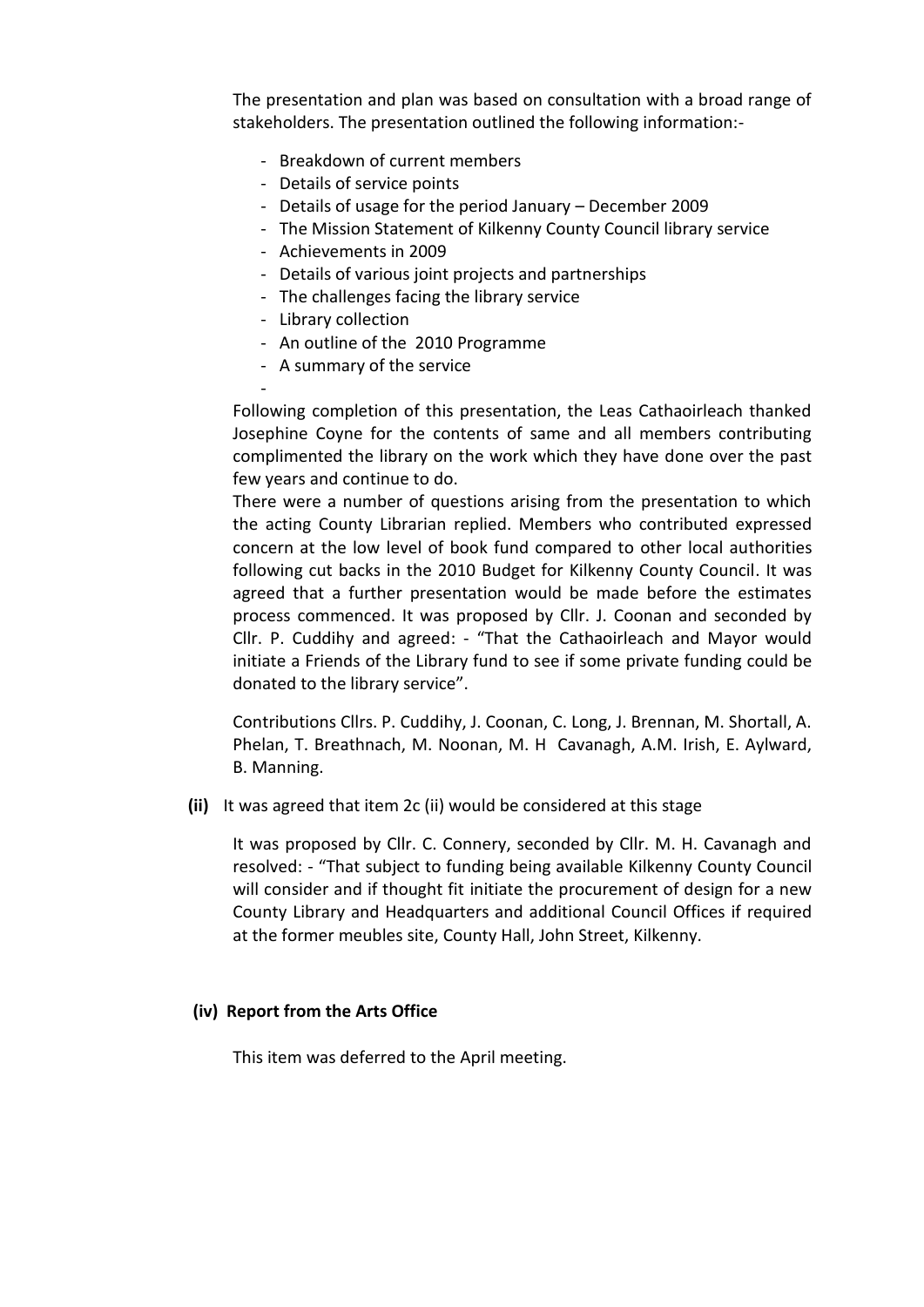#### **(d) Roads – Bóithre**

- **(i) Extinguishment of Public Right of Way – LT10313 at Garryricken, Callan.** Proposed by Cllr. M. Doran, Seconded by Cllr. W. Ireland and resolved: - "That Kilkenny County Council hereby approves of the proposal to extinguish the public right-of-way at the following location: - Garryricken, Callan, Co. Kilkenny".
- **(ii) Commencement of Part 8 Public Consultation for Salt Barn Infrastructure.** Simon Walton Acting Director of Services gave a brief summary of the report which had been circulated to members. Following the summary and his response to a number of questions from members, it was proposed by Cllr. F. Doherty, seconded by Cllr. A. Phelan and resolved: - "That the commencement of Part 8 public consultation for Salt Barn infrastructure at the Newrath and Hebron Road Stores be and are hereby proceeded with"
- **(iii) Taking in Charge of Housing Estates & Declaration of Roads to be Public Roads – section 11 of the Roads Act 1993. Section 180 of the Planning and Development Act 2000 – "Thorngrove", Rathclough, Danesfort 6 Houses and Lawcus Fields, Stoneyford 54 houses.**

Proposed by Cllr. W. Ireland, Seconded by Cllr. T. Maher and resolved: - "That in accordance with Section 11 of the Roads Act 1993 and Section 180 of the Planning & Development Act 2000 as per the notice published following the decision of Kilkenny County Council on the 21<sup>st</sup> of December, 2009 the following estates are to be taken in charge with the roads to be declared public roads and entered into the roads schedule of Kilkenny County Council. Thorngrove, Rathclough, Danesfort, 6 Houses, Lawcus Fields, Stonyford 54 houses"

#### (iv) Notification of Non National Road Grants for 2010.

Simon Walton Acting Director of Services referred to the report which had been circulated. He indicated that Kilkenny County Council had sought flexibility in the use of the allocation by suspending the Restoration Improvement programme for 2010 in favour of works, including over lay works to address damage due to the recent severe weather. He indicated that the flexibility sought had been granted. Members noted that there was not any increase in funding to compensate for weather damage and sought that a report on the costs of remedying weather related damage be given to them as per their previous request.

Simon Walton Acting Director of Services indicated that the details of the allocations and works to be undertaken will form part of the Draft Roads Works Scheme which will be developed with Members at the Electoral Area meetings with a view to adoption at April meeting of the Council.

Following a discussion on drainage it was: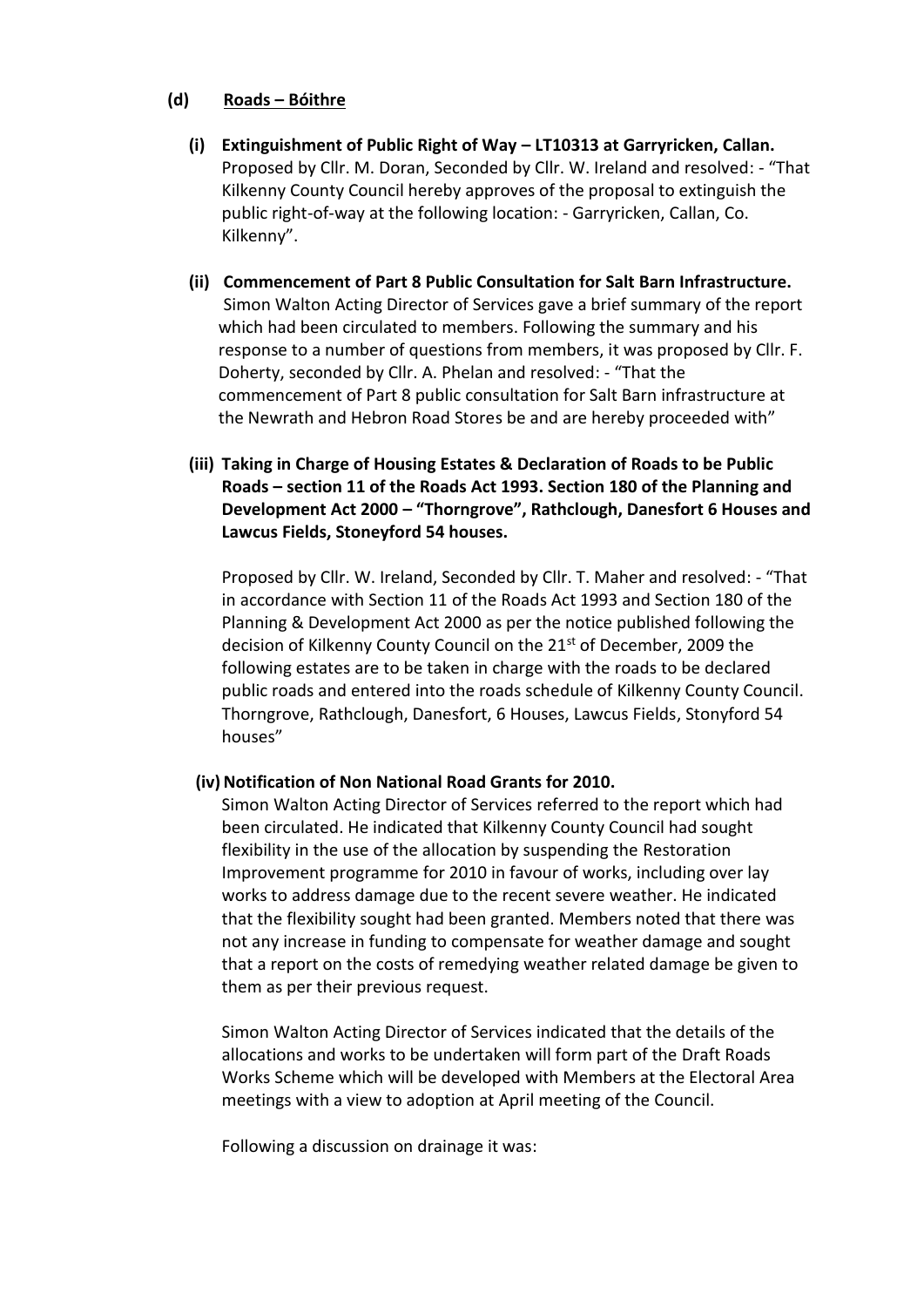Proposed by Cllr. P. Millea, Seconded by Cllr. M. H. Cavanagh and agreed:- "Given the mutual interest and responsibilities in the matter, that Kilkenny County Council, through the IFA, enter into cooperation agreements as appropriate in relation to road drainage".

Following queries on the allocation for road signage and whether it could be put to a better use it was indicated that the allocation is ring fenced for regional road signage which is not up to standard in many locations.

Simon Walton Acting Director of Services urged all landowners to assist the Council by cutting hedges within the permitted time periods and members encouraged the Council to enforce hedge notices where appropriate.

Contributions Cllrs. A. Phelan, M. Shortall, J. Brennan, P. Dunphy, T. Breathnach, S. Treacy, P. Millea, C. Long, C. Connery, P. O' Neill.

#### **(e) Corporate - Gnóthaí Corparáideacha**

### **Authorisation of attendance of Party Whips at CPG Meeting – Under Section 133 of the Local Government Act 2001.**

It was proposed by Cllr. C. Connery, Seconded by Cllr. M. Shortall and resolved: - "That in accordance with Section 133 of the Local Government Act 2001, the party whips may attend the monthly meetings of the Corporate Policy Group"

### **(f) Planning - Pleanail Report on Unfinished Housing Estates (copy of which had been circulated to Members)**

Item deferred.

The report as circulated to be amended to include the value of each schemes bond and the Council's responsibilities when taking in charge an estate.

Contributions Cllrs. A. McGuinness and A. Phelan.

#### **3. Urgent Correspondence - Comhfhreagras Práinneach**

The issue of the recent downgrading of the Coast Guard Helicopter Services based in Waterford from a 24 hour service to a day light only operation was raised.

It was proposed by Cllr. C. Long, Seconded by Cllr. T. Breathnach and resolved:- "That Kilkenny County Council write to the Minister for Transport and Fisheries requesting that there be no cut in services as it is essential that 24 hour cover be maintained in all areas in order to respond quickly to emergency services".

Contributions Cllrs. P. Cuddihy, C. Long, P. Dunphy and T. Breathnach.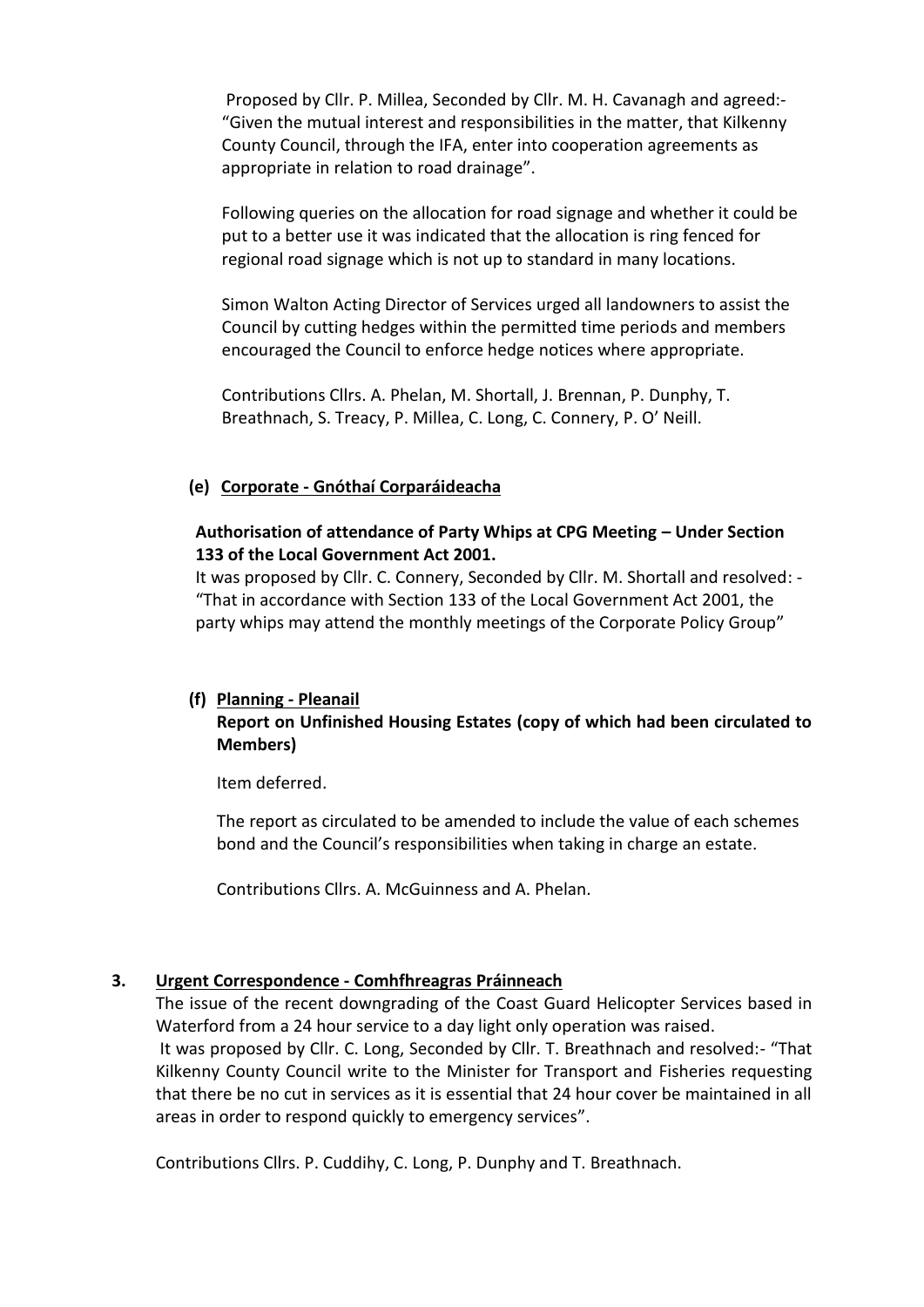It was agreed at this juncture to take Notice of Motion 5(10)

It was proposed by Cllr. P. Crowley, Seconded by Cllr. M. H. Cavanagh and resolved: - "That this Council supports the idea of a Universal Health Care System to be introduced shortly to improve services for all our people, reduce costs, prevent unnecessary duplication and bring us in line with EU Norms.

### **4. Business adjourned from a previous Meeting - Gnó ar athló ó chruinniú roimhe seo:** None.

## **5. Fix Dates and Times of Meetings - Dátaí agus Amanta do chruinnithe a shocrú: (a) Schedule of meetings from March - May** – Agreed as per list.

Members were reminded of the Special SPC meeting to be held on the 7<sup>th</sup> of April which was not on the list circulated but all members were invited to attend to discuss the South East River Basin Project.

# **6. Consideration of Reports and Recommendations of Committees of the Council - Plé ar Thuairiscí agus Moltaí ó Choistí an Comhairle:**

- **(a)** Report on Thomastown Electoral Area Meeting held on 19th November, 2009 (Deferred from February Meeting)
- **(b)** Report on Ballyragget Electoral Area Meeting held on Monday 21<sup>st</sup> December, 2009 (Deferred from February Meeting)
- **(c)** Report on SPC 3 Environmental Policy, Fire Services and Emergency Planning meeting held on 3rd February, 2010 (Deferred from February Meeting)
- **(d)** Report on Piltown Electoral Area Meeting held on 5th February, 2010 (Deferred from February Meeting)
- **(e)** Report on Special Meeting of Forward Planning & Development Strategic Policy Committee SPC 1 held on  $8<sup>th</sup>$  February, 2010 (copy of report attached)
- **(f)** Report of SPC 5 Arts, Culture, Heritage, Tourism and Education Meeting held on 11<sup>th</sup> February, 2010 (copy of report attached)
- **(g)** Report on Thomastown Electoral Area Meeting held on 24th February, 2010 (copy of report attached)